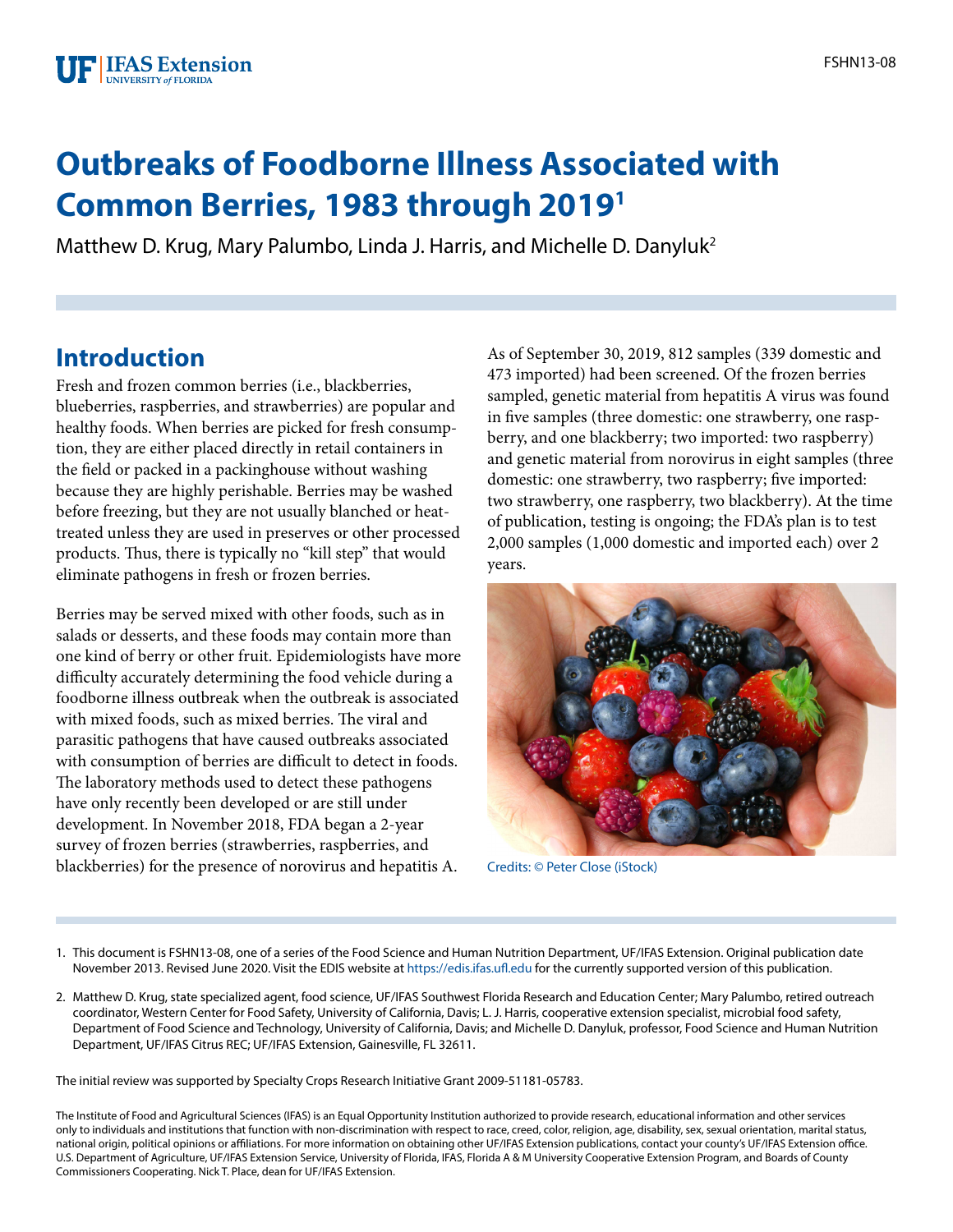This publication serves as a reference for anyone concerned about the safety of fresh and frozen berry products. Providing information for those who grow, harvest, process, transport, and serve berries to consumers is important for improving science-based food safety programs for the entire supply chain. Table 1 lists the reported outbreaks of foodborne illness from 1983 through 2019 in which specific berries or mixed berries have been identified as the food vehicle. Table 2 lists the reported outbreaks in which berries were *likely* the food vehicle.

## **References**

Associated Press. 2012. "Germany: Batch of Frozen Strawberries Blamed for Outbreak of Gastroenteritis in Schools." FoxNews.com. Accessed April 2013. [https://www.](https://www.foxnews.com/world/2012/10/06/germany-batch-frozen-strawberries-blamed-for-outbreak-gastroenteritis-in/) [foxnews.com/world/2012/10/06/germany-batch-frozen](https://www.foxnews.com/world/2012/10/06/germany-batch-frozen-strawberries-blamed-for-outbreak-gastroenteritis-in/)[strawberries-blamed-for-outbreak-gastroenteritis-in/](https://www.foxnews.com/world/2012/10/06/germany-batch-frozen-strawberries-blamed-for-outbreak-gastroenteritis-in/).

Bourquin, L. 2012. "Strawberries Implicated in Massive German Norovirus Outbreak." Michigan State University Food Safety. Accessed April 2013. [https://michiganstateuni](https://michiganstateuniversityfoodsafety.wordpress.com/2012/10/07/strawberries-implicated-in-massive-german-norovirus-outbreak/)[versityfoodsafety.wordpress.com/2012/10/07/strawberries](https://michiganstateuniversityfoodsafety.wordpress.com/2012/10/07/strawberries-implicated-in-massive-german-norovirus-outbreak/)[implicated-in-massive-german-norovirus-outbreak/](https://michiganstateuniversityfoodsafety.wordpress.com/2012/10/07/strawberries-implicated-in-massive-german-norovirus-outbreak/).

Calder, L., G. Simmons, C. Thornley, P. Taylor, K. Pritchard, G. Greening, and J. Bishop. 2003. "An Outbreak of Hepatitis A Associated with Consumption of Raw Blueberries." *Epidemiol. Infect*. 131 (1): 745–751.

Canadian Food Inspection Agency (CFIA). 2012. "Health Hazard Alert - Certain Western Family Brand Pomeberry Blend berries may contain Hepatitis A virus." Accessed April 2013. [https://www.canada.ca/en/news/](https://www.canada.ca/en/news/archive/2012/04/certain-western-family-brand-pomeberry-blend-berries-may-contain-hepatitis-virus.html) [archive/2012/04/certain-western-family-brand-pomeberry](https://www.canada.ca/en/news/archive/2012/04/certain-western-family-brand-pomeberry-blend-berries-may-contain-hepatitis-virus.html)[blend-berries-may-contain-hepatitis-virus.html](https://www.canada.ca/en/news/archive/2012/04/certain-western-family-brand-pomeberry-blend-berries-may-contain-hepatitis-virus.html).

Centers for Disease Control and Prevention (CDC). 1996. "Update: Outbreaks of *Cyclospora cayetanensis* Infection—United States and Canada, 1996." *MMWR Weekly* 45 (28): 611–612. [https://www.cdc.gov/mmwr/preview/](https://www.cdc.gov/mmwr/preview/mmwrhtml/00043133.htm) [mmwrhtml/00043133.htm.](https://www.cdc.gov/mmwr/preview/mmwrhtml/00043133.htm)

Centers for Disease Control and Prevention (CDC). 1997a. "Hepatitis A Associated with Consumption of Frozen Strawberries—Michigan, March 1997." *MMWR Weekly* 46 (13): 288–295. [https://www.cdc.gov/mmwr/preview/](https://www.cdc.gov/mmwr/preview/mmwrhtml/00047129.htm) [mmwrhtml/00047129.htm.](https://www.cdc.gov/mmwr/preview/mmwrhtml/00047129.htm)

Centers for Disease Control and Prevention (CDC). 1997b. "Update: Outbreaks of Cyclosporiasis—United States, 1997." *MMWR Weekly* 46 (21): 461–462. [https://www.cdc.](https://www.cdc.gov/mmwr/preview/mmwrhtml/00047716.htm) [gov/mmwr/preview/mmwrhtml/00047716.htm](https://www.cdc.gov/mmwr/preview/mmwrhtml/00047716.htm).

Centers for Disease Control and Prevention (CDC). 1997c. "Outbreak of Cyclosporiasis—Northern Virginia-Washington, D.C.-Baltimore, Maryland, Metropolitan Area." *MMWR Weekly* 46 (30): 689–691. [https://www.cdc.](https://www.cdc.gov/mmwr/preview/mmwrhtml/00048551.htm) [gov/mmwr/preview/mmwrhtml/00048551.htm.](https://www.cdc.gov/mmwr/preview/mmwrhtml/00048551.htm)

Centers for Disease Control and Prevention (CDC). 1998. "Outbreak of Cyclosporiasis—Ontario, Canada." *MMWR Weekly* 47 (38): 806–809. [https://www.cdc.gov/mmwr/](https://www.cdc.gov/mmwr/preview/mmwrhtml/00055016.htm) [preview/mmwrhtml/00055016.htm](https://www.cdc.gov/mmwr/preview/mmwrhtml/00055016.htm).

Centers for Disease Control and Prevention (CDC). 2013. "Multistate Outbreak of Hepatitis A Potentially Associated with a Frozen Berry Blend Food Product." Accessed June 2013. [https://www.cdc.gov/hepatitis/Outbreaks/2013/A1b-](https://www.cdc.gov/hepatitis/Outbreaks/2013/A1b-03-31/index.html)[03-31/index.html.](https://www.cdc.gov/hepatitis/Outbreaks/2013/A1b-03-31/index.html)

Centers for Disease Control and Prevention (CDC). 2018. "National Outbreak Reporting System (NORS)." Accessed November 2019. [https://wwwn.cdc.gov/norsdashboard/.](https://wwwn.cdc.gov/norsdashboard/)

Centers for Disease Control and Prevention (CDC). 2019. "U.S. Foodborne Outbreaks of Cyclosporiasis – 2000-2017." Accessed November 2019. [https://www.cdc.gov/parasites/](https://www.cdc.gov/parasites/cyclosporiasis/outbreaks/foodborneoutbreaks.html) [cyclosporiasis/outbreaks/foodborneoutbreaks.html](https://www.cdc.gov/parasites/cyclosporiasis/outbreaks/foodborneoutbreaks.html).

Centers for Disease Control and Prevention (CDC). 2020a. "Notes from the Field: Multiple Cruise Ship Outbreaks of Norovirus Associated with Frozen Fruits and Berries – United States, 2019." Accessed April 2020. [https://www.cdc.](https://www.cdc.gov/mmwr/volumes/69/wr/mm6916a3.htm?s_cid=mm6916a3_e&deliveryName=USCDC_921-DM26466) [gov/mmwr/volumes/69/wr/mm6916a3.htm?s\\_cid=mm691](https://www.cdc.gov/mmwr/volumes/69/wr/mm6916a3.htm?s_cid=mm6916a3_e&deliveryName=USCDC_921-DM26466) [6a3\\_e&deliveryName=USCDC\\_921-DM26466](https://www.cdc.gov/mmwr/volumes/69/wr/mm6916a3.htm?s_cid=mm6916a3_e&deliveryName=USCDC_921-DM26466).

Centers for Disease Control and Prevention (CDC). 2020b. "Outbreak of Hepatitis A Virus Infections Potentially Linked to Fresh Blackberries." Accessed April 2020. [https://](https://www.cdc.gov/hepatitis/outbreaks/2019/hav-berries/index.htm) [www.cdc.gov/hepatitis/outbreaks/2019/hav-berries/index.](https://www.cdc.gov/hepatitis/outbreaks/2019/hav-berries/index.htm) [htm](https://www.cdc.gov/hepatitis/outbreaks/2019/hav-berries/index.htm)

Colorado Department of Public Health and Environment. 2013. "May 31: Hepatitis A Outbreak Associated with Townsend Farms Organic Antioxidant Blend Frozen Berries Purchased from Costco." Accessed June 2013. [https://](https://www.colorado.gov/cs/Satellite?c=Page&childpagename=CDPHE-Main%2FCBONLayout&cid=1251643026247&pagename=CBONWrapper) [www.colorado.gov/cs/Satellite?c=Page&childpagename=C](https://www.colorado.gov/cs/Satellite?c=Page&childpagename=CDPHE-Main%2FCBONLayout&cid=1251643026247&pagename=CBONWrapper) [DPHE-Main%2FCBONLayout&cid=1251643026247&page](https://www.colorado.gov/cs/Satellite?c=Page&childpagename=CDPHE-Main%2FCBONLayout&cid=1251643026247&pagename=CBONWrapper) [name=CBONWrapper](https://www.colorado.gov/cs/Satellite?c=Page&childpagename=CDPHE-Main%2FCBONLayout&cid=1251643026247&pagename=CBONWrapper).

Cotterelle, B., C. Drougard, J. Rolland, M. Becamel, M. Boudon, S. Pinede, O. Traore, K. Balay, P. Pothier, and E. Espie. 2005. "Outbreak of Norovirus Infection Associated with the Consumption of Frozen Raspberries, France, March 2005." *Euro Surveill*. 10 (4): E050428.1.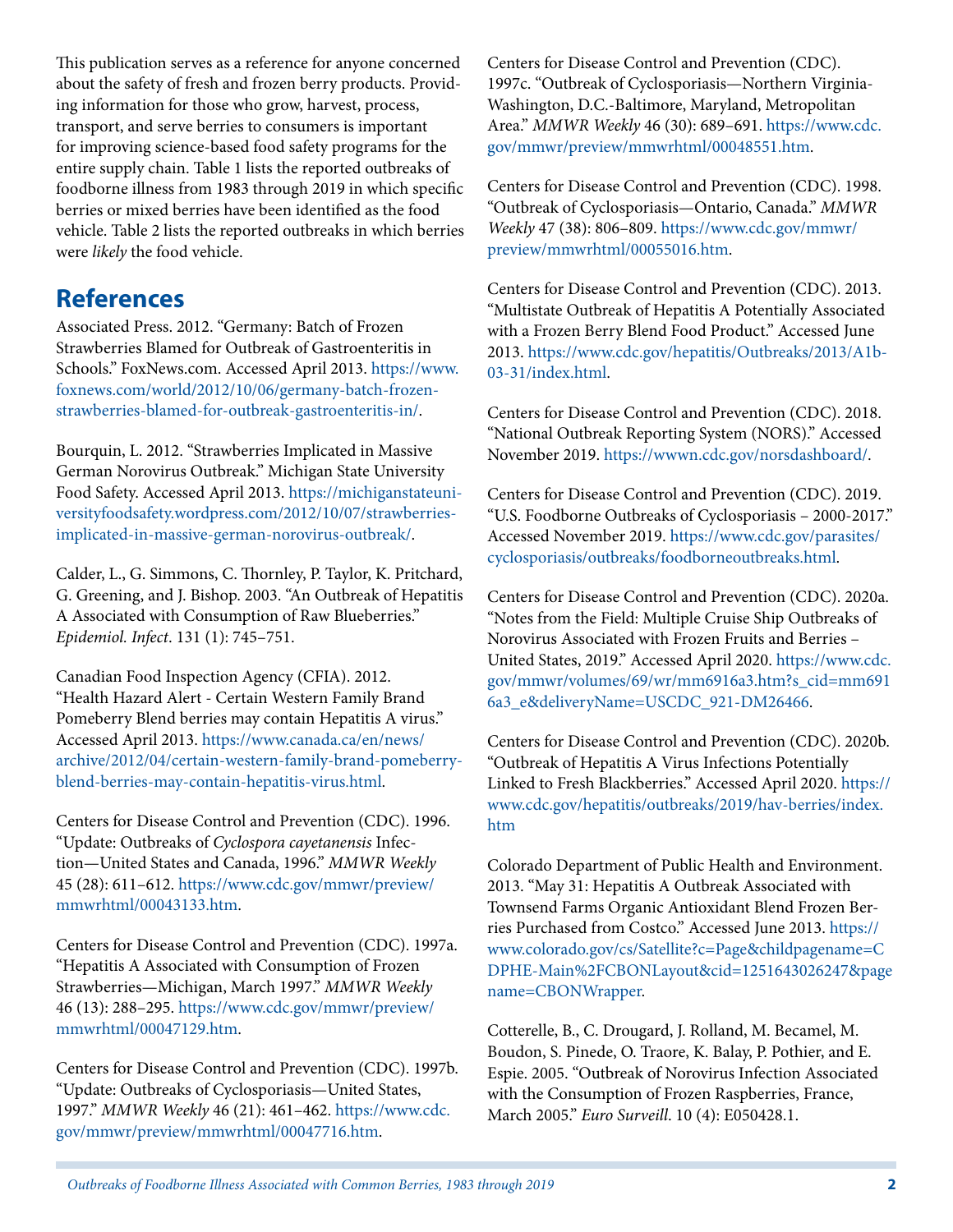DW.de. 2012. "Blame Falls on Strawberries in German Mass Food Poisoning." DW.de website. Accessed April 2013. [https://www.dw.de/blame-falls-on-strawberries-in-german](https://www.dw.de/blame-falls-on-strawberries-in-german-mass-food-poisoning/a-16288862-1)[mass-food-poisoning/a-16288862-1](https://www.dw.de/blame-falls-on-strawberries-in-german-mass-food-poisoning/a-16288862-1) .

European Centre for Disease Prevention and Control (ECDC) and European Food Safety Agency (EFSA). 2013a. "Epidemiological Update: Outbreak of Hepatitis A Virus Infection in Four Nordic Countries". Accessed April 2020. [https://www.ecdc.europa.eu/en/news-events/](https://www.ecdc.europa.eu/en/news-events/epidemiological-update-outbreak-hepatitis-virus-infection-four-nordic-countries) [epidemiological-update-outbreak-hepatitis-virus-infection](https://www.ecdc.europa.eu/en/news-events/epidemiological-update-outbreak-hepatitis-virus-infection-four-nordic-countries)[four-nordic-countries](https://www.ecdc.europa.eu/en/news-events/epidemiological-update-outbreak-hepatitis-virus-infection-four-nordic-countries)

European Centre for Disease Prevention and Control (ECDC) and European Food Safety Agency (EFSA). 2013b. "Outbreak of Hepatitis A Virus Infection in Residents and Travellers to Italy." Accessed June 2013. [https://www.](https://www.foodsafetynews.com/files/2013/06/439e.pdf) [foodsafetynews.com/files/2013/06/439e.pdf.](https://www.foodsafetynews.com/files/2013/06/439e.pdf)

Falkenhorst, G., L. Krusell, M. Lisby, S. B. Madsen, B. Bottiger, and K. Molbak. 2005. "Imported Frozen Raspberries Cause a Series of Norovirus Outbreaks in Denmark, 2005." *Euro Surveill*. 10 (9): E050922.2.

FDA (US Food and Drug Administration). "Microbial Surveillance Sampling: FY 19-20 Frozen Berries (Strawberries, Raspberries and Blackberries)." Accessed April 2020. [https://www.fda.gov/food/sampling-protect-food-supply/](https://www.fda.gov/food/sampling-protect-food-supply/microbiological-surveillance-sampling-fy-19-20-frozen-berries-strawberries-raspberries-and) [microbiological-surveillance-sampling-fy-19-20-frozen](https://www.fda.gov/food/sampling-protect-food-supply/microbiological-surveillance-sampling-fy-19-20-frozen-berries-strawberries-raspberries-and)[berries-strawberries-raspberries-and](https://www.fda.gov/food/sampling-protect-food-supply/microbiological-surveillance-sampling-fy-19-20-frozen-berries-strawberries-raspberries-and).

Fell, G., M. Boyens, and S. Baumgarte. 2007. "Frozen Berries as a Risk Factor for Outbreaks of Norovirus Gastroenteritis. Results of an Outbreak Investigation in the Summer of 2005 in Hamburg." *Bundesgesundheitsblatt – Gesundheitsforschung – Gesundheitsschutz* 50 (2): 230–236.

Fleming, C. A., D. Caron, J. E. Gunn, and M. A. Barry. 1998. "A Foodborne Outbreak of *Cyclospora cayetanensis* at a Wedding: Clinical Features and Risk Factors for Illness." *Arch. Intern. Med*. 158 (10): 1121–1125.

Food Safety News. 2012. "Chinese Strawberries Sickened Thousands of German Students." Accessed April 2013. [https://www.foodsafetynews.com/2012/10/](https://www.foodsafetynews.com/2012/10/german-students-got-sick-on-chinese-strawberries/) [german-students-got-sick-on-chinese-strawberries/.](https://www.foodsafetynews.com/2012/10/german-students-got-sick-on-chinese-strawberries/)

Gillesberg Lassen, S., B. Soborg, S. E. Midgley, A. Steens, L. Vold, K. Stene-Johansen, R. Rimhanen-Finne, M. Kontio, M. Löfdahl, L. Sundqvist, M. Edelstein, T. Jensen, H. T. Vestergaard, T. K. Fischer, K. Mølbak, and S. Ethelberg. 2013. "Ongoing Multi-strain Food-borne Hepatitis A

Outbreak with Frozen Berries as Suspected Vehicle: Four Nordic Countries Affected, October 2012 to April 2013." *Euro Surveill.* 18 (17): pii=20467. [https://www.eurosurveil](https://www.eurosurveillance.org/ViewArticle.aspx?ArticleId=20467)[lance.org/ViewArticle.aspx?ArticleId=20467.](https://www.eurosurveillance.org/ViewArticle.aspx?ArticleId=20467)

Herwaldt, B. L. 2000. "*Cyclospora cayetanensis*: A Review, Focusing on Outbreaks of Cyclosporiasis in the 1990s." *Clin. Infect. Dis*. 31 (4): 1040–1057.

Herwaldt, B. L., and M. L. Ackers. 1997. "An Outbreak in 1996 of Cyclosporiasis Associated with Imported Raspberries." *N. Engl. J. Med.* 336:1548–1556.

Herwaldt, B. L., and M. J. Beach. 1999. "The Return of *Cyclospora* in 1997: Another Outbreak of Cyclosporiasis in North America Associated with Imported Raspberries. *Cyclospora* Working Group." *Ann. Intern. Med*. 130 (3): 210–220.

Hjertqvist, M., A. Johansson, N. Svensson, P. E. Abom, C. Magnusson, M. Olsson, K. O. Hedlund, and Y. Andersson. 2006. "Four Outbreaks of Norovirus Gastroenteritis after Consuming Raspberries, Sweden, June-August 2006." *Euro Surveill*. 11 (9): E060907.1.

Ho, A. Y., A. S. Lopez, M. G. Eberhard, R. Levenson, B. S. Finkel, A. J. da Silva, J. M. Roberts, P. A. Orlandi, C. C. Johnson, and B. L. Herwaldt. 2002. "Outbreak of Cyclosporiasis Associated with Imported Raspberries, Philadelphia, Pennsylvania, 2000*.*" *Emerg. Infect. Dis.* 8 (8): 783–788.

Hutin, Y. J. F., V. Pool, E. H. Cramer, O. V. Nainan, J. Weth, I. T. Williams, S. T. Goldstein, K. F. Gensheimer, B. P. Bell, C. N. Shapiro, M. J. Alter, and H. S. Margolis. 1999. "A Multistate, Foodborne Outbreak of Hepatitis A*.*" *New Eng. J. Med*. 340 (8): 595–602.

Katz, D., S. Kumar, J. Malecki, M. Lowdermilk, E. H. Koumans, and R. Hopkins. 1999. "Cyclosporiasis Associated with Imported Raspberries, Florida, 1996." *Public Health Rep*. 114 (5): 427–438.

Korsager, B., S. Hede, H. Boggild, B. E. Bottiger, and K. Molbak. 2005. "Two Outbreaks of Norovirus Infections Associated with the Consumption of Imported Frozen Raspberries, Denmark, May–June 2005." *Euro Surveill*. 10 (6): E050623.1.

Koumans, E. H., D. J. Katz, J. M. Malecki, S. Kumar, S. P. Wahlquist, M. J. Arrowood, A. W. Hightower, and B. L. Herwaldt. 1998. "An Outbreak of Cyclosporiasis in Florida in 1995: A Harbinger of Multistate Outbreaks in 1996 and 1997." *Am. J. Trop. Med. Hyg.* 59 (2): 235–242.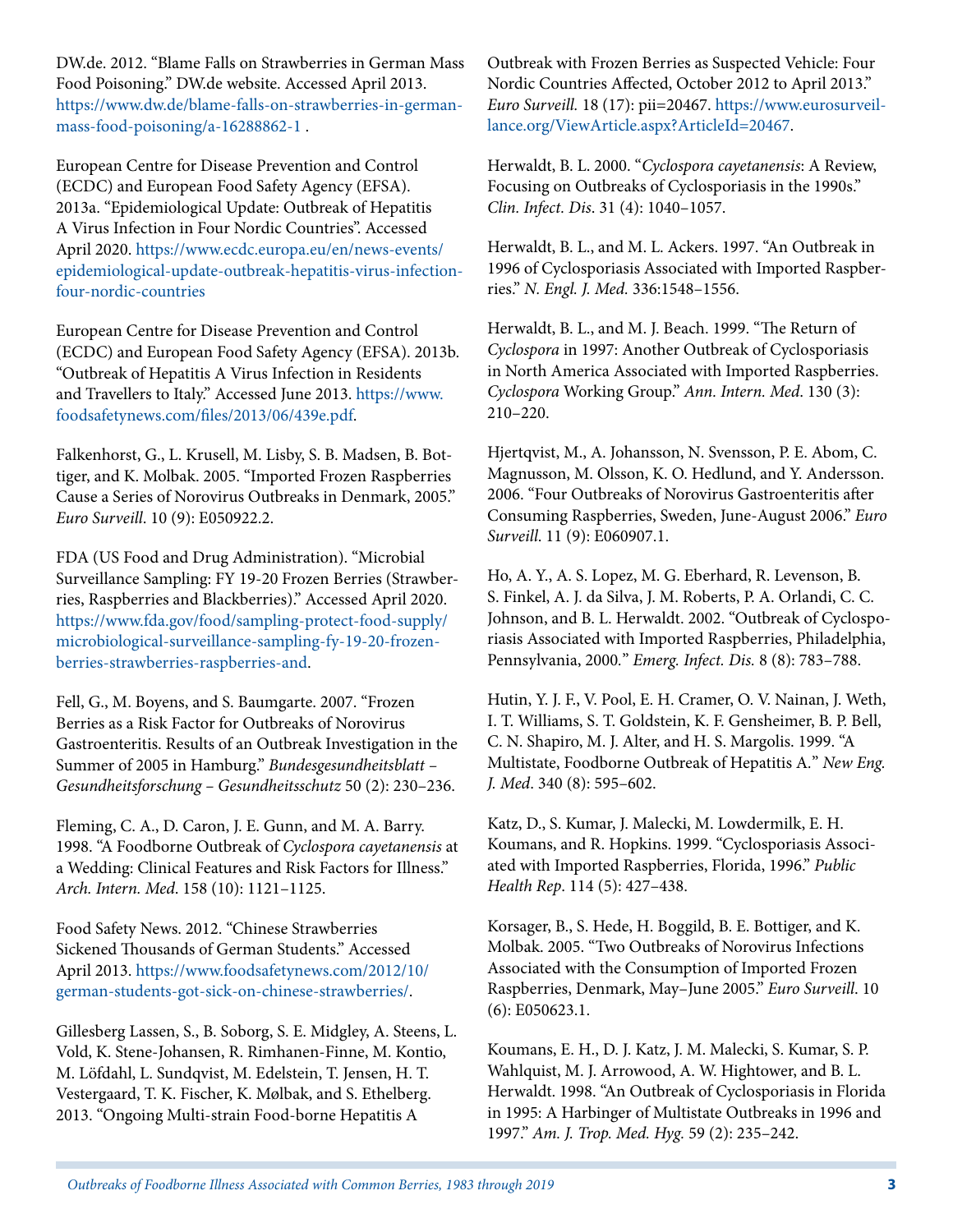Luna, R. E., and R. Mody. 2010. "Non-O157 Shiga Toxin-Producing *E. coli* (STEC) Outbreaks, United States." *CDC Memo to Record*. Accessed April 2013. [https://blogs.cdc.](https://blogs.cdc.gov/publichealthmatters/files/2010/05/nono157stec_obs_052110.pdf) [gov/publichealthmatters/files/2010/05/nono157stec\\_](https://blogs.cdc.gov/publichealthmatters/files/2010/05/nono157stec_obs_052110.pdf) [obs\\_052110.pdf.](https://blogs.cdc.gov/publichealthmatters/files/2010/05/nono157stec_obs_052110.pdf)

Marler-Clark, LLP. 2012. "Foodborne Illness Outbreak Database." Accessed April 2013. [http://outbreakdatabase.](http://outbreakdatabase.com/details/pomeberry-blend-frozen-berries-2012/?outbreak=berries&vehicle=berries) [com/details/pomeberry-blend-frozen-berries-](http://outbreakdatabase.com/details/pomeberry-blend-frozen-berries-2012/?outbreak=berries&vehicle=berries)[2012/?outbreak=berries&vehicle=berries.](http://outbreakdatabase.com/details/pomeberry-blend-frozen-berries-2012/?outbreak=berries&vehicle=berries)

Maunula, L., M. Roivainen, M. Keranen, S. Makela, K. Soderberg, M. Summa, C. H. von Bonsdorff, M. Lappalainen, T. Korhonen, M. Kuusi, and T. Niskanen. 2009. "Detection of Human Norovirus from Frozen Raspberries in a Cluster of Gastroenteritis Outbreaks." *Euro Surveill*. 14 (49): pii:19435.

Miller, B. D., C. E. Rigdon, T. J. Robinson, C. Hedberg, and K. E. Smith. 2013. "Use of Global Trade Item Numbers in the Investigation of a *Salmonella* Newport Outbreak Associated with Blueberries in Minnesota, 2010." *J. Food Prot*. 76 (5): 762–769.

Murrow, L. B., P. Blake, and L. Kreckman. 2002. "Outbreak of Cyclosporiasis in Fulton County, Georgia*.*" *Georgia Epidemiol. Rep*. 18 (1): 1–2.

Niu, M. T., L. B. Polish, B. H. Robertson, B. K. Kanna, B. A. Woodruff, C. N. Shapiro, M. A. Miller, J. D. Smith, J. K. Gedrose, M. J. Alter, and H. S. Margolis. 1992. "Multistate Outbreak of Hepatitis A Associated with Frozen Strawberries." *J. Infect. Dis.* 166 (3): 518–524.

Pönkä, A., L. Maunula, C. H. von Bonsdorff, and O. Lyytikäinen. 1999a. "Outbreak of Calicivirus Gastroenteritis Associated with Eating Frozen Raspberries*.*" *Euro. Surveill*. 4 (6): 66–69.

Pönkä, A., L. Maunula, C. H. von Bonsdorff, and O. Lyytikäinen. 1999b. "An Outbreak of Calicivirus Associated with Consumption of Frozen Raspberries." *Epidemiol. Infect*. 123 (3): 469–474.

Oregon Public Health. 2011. "Fresh Strawberries from Washington County Farm Implicated in *E. coli* O157 outbreak in NW Oregon." Accessed September 2013. [https://web.archive.org/web/20121012143345/http://www.](https://web.archive.org/web/20121012143345/http:/www.oregon.gov/OHA/news/2011/2011-0808.pdf) [oregon.gov/OHA/news/2011/2011-0808.pdf](https://web.archive.org/web/20121012143345/http:/www.oregon.gov/OHA/news/2011/2011-0808.pdf).

Ramsay, C. N., and P. A. Upton. 1989. "Hepatitis A and Frozen Raspberries." *Lancet* 1 (8628): 43–44.

Reid, T. M. S., and H. G. Robinson. 1987. "Frozen Raspberries and Hepatitis A." *Epidemiol. Infect*. 98 (1): 109–112.

Rothschild, M. 2012. "BC Issues Warning about Pomeberry Frozen Berries." *Food Safety News*. Accessed April 2013. [https://www.foodsafetynews.com/2012/04/](https://www.foodsafetynews.com/2012/04/bc-issues-warning-about-pomeberry-frozen-berries/) [bc-issues-warning-about-pomeberry-frozen-berries/.](https://www.foodsafetynews.com/2012/04/bc-issues-warning-about-pomeberry-frozen-berries/)

Sarvikivi, E., M. Roivainen, L. Maunula, T. Niskanen, T. Korhonen, M. Lappalainen, and M. Kuusi. 2012. "Multiple Norovirus Outbreaks Linked to Imported Frozen Raspberries." *Epidemiol. Infect*. 140 (2): 260–267.

Terry, L. 2011. "Oregon Confirms Deer Droppings Caused *E. coli* Outbreak Tied to Strawberries." *The Oregonian*. Accessed September 2013. [http://www.oregonlive.com/](http://www.oregonlive.com/washingtoncounty/index.ssf/2011/08/oregon_confirms_deer_droppings.html) [washingtoncounty/index.ssf/2011/08/oregon\\_con](http://www.oregonlive.com/washingtoncounty/index.ssf/2011/08/oregon_confirms_deer_droppings.html)[firms\\_deer\\_droppings.html](http://www.oregonlive.com/washingtoncounty/index.ssf/2011/08/oregon_confirms_deer_droppings.html).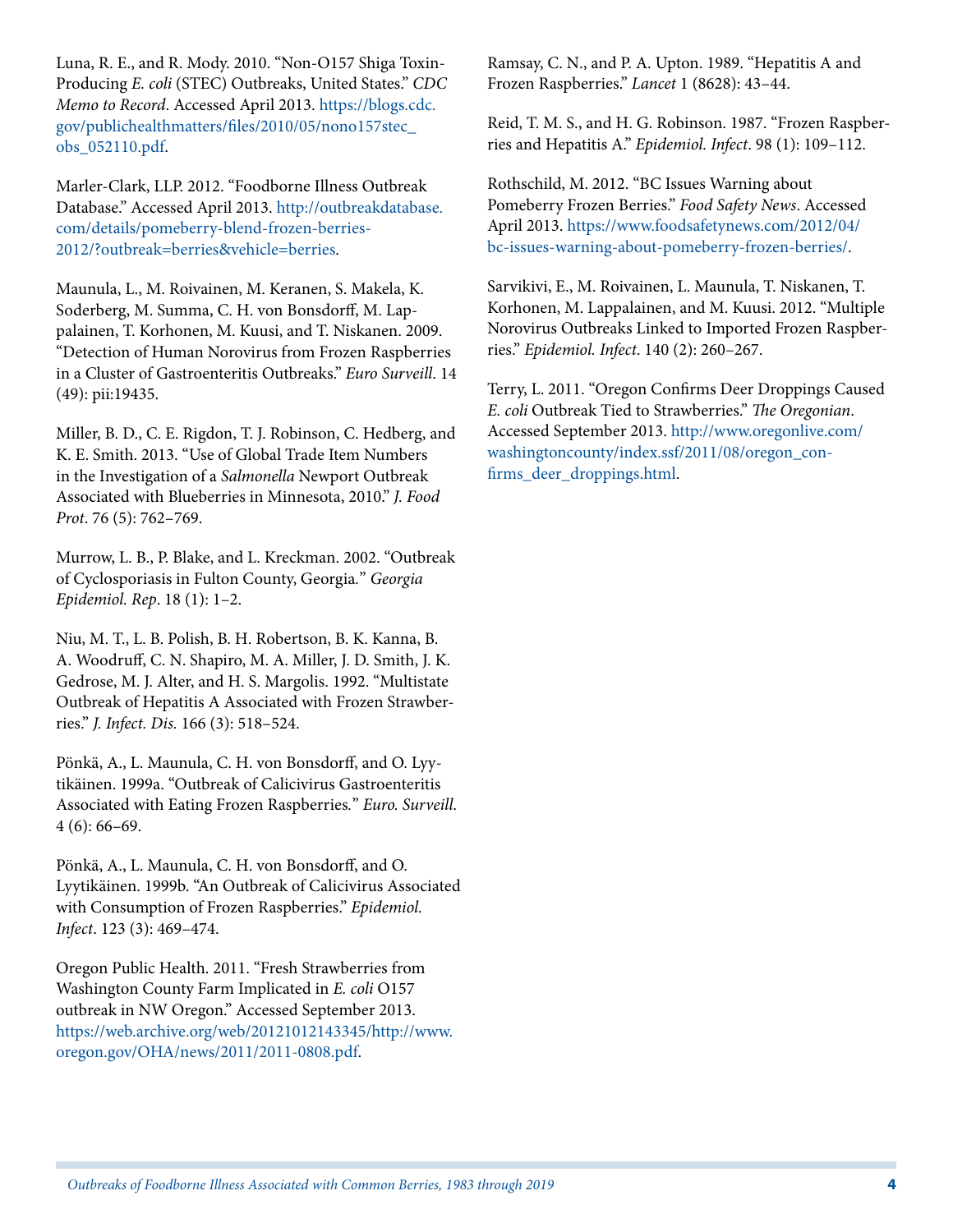| Berry      | Form                               | Country of<br>origin              | Pathogen <sup>1</sup>  | Year                             | Outbreak<br>location                                              | (deaths <sup>2</sup> )<br>of cases<br>Number | detected in<br>product<br>Isolated/ | Comments                                                                                                                                                                                       | References                                             |
|------------|------------------------------------|-----------------------------------|------------------------|----------------------------------|-------------------------------------------------------------------|----------------------------------------------|-------------------------------------|------------------------------------------------------------------------------------------------------------------------------------------------------------------------------------------------|--------------------------------------------------------|
| Blackberry | ΡÊ                                 | $\widetilde{\Xi}$                 | C. cayetanensis        | w<br>$\overline{5}$              | United States<br>(Wisconsin)                                      | 8(0)                                         | Yes                                 | Consumed in private home                                                                                                                                                                       | CDC 2018                                               |
| Blackberry | $\widetilde{\Xi}$                  | $\widetilde{\Xi}$                 | C. cayetanensis        | $\overline{1}$<br>$\overline{5}$ | <b>United States</b><br>(Florida)                                 | 6(0)                                         | Yes                                 |                                                                                                                                                                                                | CDC 2018                                               |
| Blackberry | Fresh                              | $\widetilde{\Xi}$                 | ⋖<br>Hepatitis         | $\overline{9}$<br>$\overline{5}$ | <b>United States</b><br>(7 states)                                | 20 (0)                                       | ş                                   | Source of contamination unknown                                                                                                                                                                | CDC 2020b                                              |
| Blueberry  | $\widetilde{\Xi}$                  | $\widetilde{\Xi}$                 | Salmonella<br>Muenchen | 2009                             | (multiple states)<br>United States                                | 14(0)                                        | $\widetilde{\Xi}$                   | Consumed in private home(s)                                                                                                                                                                    | CDC 2018                                               |
| Blueberry  | Fresh                              | <b>United States</b><br>(Georgia) | Salmonella<br>Newport  | 2010                             | United States,<br>Minnesota                                       | 6(0)                                         | $\widetilde{\Xi}$                   | Traced to single grower                                                                                                                                                                        | CDC 2018; Miller et<br>al. 2013                        |
| Raspberry  | Fresh                              | Guatemala                         | C. cayetanensis        | 1996                             | states), Canada<br><b>United States</b><br>(multiple<br>(Ontario) | 850                                          | ş                                   | Source of contamination unknown                                                                                                                                                                | CDC1996; Herwaldt<br>and Ackers 1997                   |
| Raspberry  | Fresh                              | Guatemala                         | C. cayetanensis        | 1997                             | states), Canada<br><b>United States</b><br>(multiple<br>(Ontario) | 1,012(0)                                     | $\geq$                              | Source of contamination unknown                                                                                                                                                                | 1997c; Herwaldt and<br>CDC1997b; CDC<br>Beach 1999     |
| Raspberry  | Fresh                              | Guatemala                         | C. cayetanensis        | 1998                             | (Ontario)<br>Canada                                               | 192                                          | $\frac{9}{2}$                       | Source of contamination unknown                                                                                                                                                                | CDC1998                                                |
| Raspberry  | Fresh                              | Guatemala<br>(likely)             | C. cayetanensis        | 2000                             | Pennsylvania)<br>United States<br>(Georgia,                       | 54 (0)                                       | Yes (PCR <sup>4</sup> )             | Source of contamination unknown                                                                                                                                                                | Murrow, Blake, and<br>Kreckman 2002<br>Ho et al. 2002; |
| Raspberry  | $\widetilde{\Xi}$                  | $\widetilde{\Xi}$                 | C. cayetanensis        | 2002                             | United States<br>(Vermont)                                        | 26 (0)                                       | Yes                                 | Suspected to be from Chile                                                                                                                                                                     | CDC 2018; CDC 2019                                     |
| Raspberry  | Frozen                             | East Europe                       | Calicivirus            | 1988                             | Finland                                                           | 509                                          | ş                                   | Source of contamination unknown                                                                                                                                                                | Pönkä et al. 1999a;<br>Pönkä et al. 1999b              |
| Raspberry  | Frozen                             | Scotland                          | Hepatitis A            | 1983                             | Scotland                                                          | 24                                           | ş                                   | contamination; cases were reported in the<br>Pickers were believed to be the source of<br>area at the time of picking.                                                                         | Reid and Robinson<br>1987                              |
| Raspberry  | Purchased<br>fresh, then<br>frozen | Scotland                          | Hepatitis A            | 1988                             | Scotland                                                          | 5                                            | $\frac{1}{2}$                       | farm; other pickers had been ill, some with<br>Infection was confirmed in a picker at the<br>jaundice.                                                                                         | Ramsay and Upton<br>1989                               |
| Raspberry  | Frozen<br>pieces                   | Poland                            | Norovirus              | 2005                             | Denmark                                                           | 973                                          | $\frac{1}{2}$                       | between June and September; five of these<br>raspberries, which came from several small<br>linked to the same large batch of frozen<br>Six point source outbreaks occurred<br>farms in Poland. | Falkenhorst et al.<br>2005; Korsager et al.<br>2005    |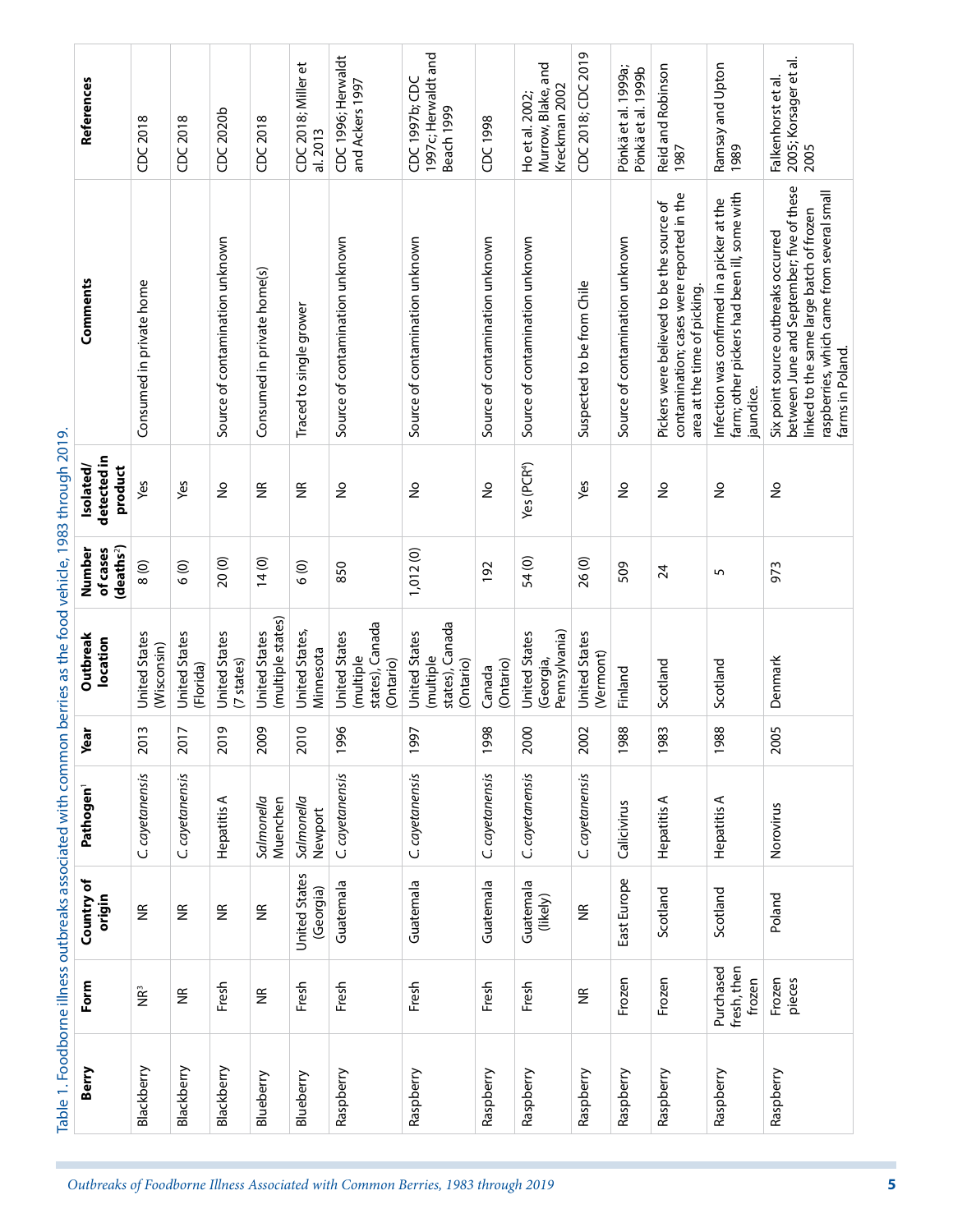| References                                | Cotterelle et al. 2005                                                                                                                                               | Hjertqvist et al. 2006                                                                                                                                                                                          | Maunula et al. 2009;<br>Sarvikivi et al. 2012                                                                                                                                          | CDC 2020a                                                                                                                                                                                                                                                                                                                                 | Niu et al. 1992                                                                                                                                                                                                                                                                                                                                                                | CDC 1997a; Hutin et<br>al. 1999                                                                                                                                                                                                                                                                                                                                                        | 2012; Dw.de 2012;<br>Associated Press<br>Bourquin 2012                                                 |
|-------------------------------------------|----------------------------------------------------------------------------------------------------------------------------------------------------------------------|-----------------------------------------------------------------------------------------------------------------------------------------------------------------------------------------------------------------|----------------------------------------------------------------------------------------------------------------------------------------------------------------------------------------|-------------------------------------------------------------------------------------------------------------------------------------------------------------------------------------------------------------------------------------------------------------------------------------------------------------------------------------------|--------------------------------------------------------------------------------------------------------------------------------------------------------------------------------------------------------------------------------------------------------------------------------------------------------------------------------------------------------------------------------|----------------------------------------------------------------------------------------------------------------------------------------------------------------------------------------------------------------------------------------------------------------------------------------------------------------------------------------------------------------------------------------|--------------------------------------------------------------------------------------------------------|
| Comments                                  | Raspberries blended with fromage blanc,<br>and a frozen raspberry placed on each<br>dessert by hand; kitchen staff did not<br>report GI illness before the outbreak. | Four outbreaks between end of June and<br>product were pending at time of report.<br>in each outbreak; lab results on leftover<br>end of August in southwestern part of<br>country; raspberries were same brand | Thirteen outbreaks linked to consumption<br>different farms; source of contamination<br>batches, one of which traced back to 62<br>of imported raspberries; two positive<br>not known. | to be frozen raspberries from the same lot<br>all implicated; the source was determined<br>same cruise line and traveling to the New<br>York area from foreign ports. Raspberries,<br>tropical fruit cocktail, and berry mix were<br>September on ships belonging to the<br>Three outbreaks between July and<br>from a supplier in China. | showed viral genomes genetically identical<br>Outbreaks in elementary school in Georgia<br>strawberries implicated in both outbreaks<br>and distinct from other known US strains;<br>molecular analysis of HAV from patients<br>processed at same plant on same night;<br>and institution for disabled in Montana;<br>infected picker was believed to be the<br>likely source. | Mexico, processed and frozen in California,<br>facilities; workers did not wear gloves and<br>lunch programs and through distributors<br>for commercial use; US FDA conducted<br>Implicated strawberries were grown in<br>and distributed through USDA school<br>site visits of growing fields and found<br>removed berry calyx with fingernails.<br>inadequate toilet and handwashing | Berries delivered to almost 500 schools and<br>day care centers in eastern Germany by<br>catering firm |
| detected in<br>Isolated/<br>product       | ş                                                                                                                                                                    | $\widetilde{\Xi}$                                                                                                                                                                                               | Yes                                                                                                                                                                                    | Yes                                                                                                                                                                                                                                                                                                                                       | ž                                                                                                                                                                                                                                                                                                                                                                              | ş                                                                                                                                                                                                                                                                                                                                                                                      | €                                                                                                      |
| deaths <sup>2</sup><br>of cases<br>Number | 75                                                                                                                                                                   | 43                                                                                                                                                                                                              | န္တ                                                                                                                                                                                    | 323                                                                                                                                                                                                                                                                                                                                       | 28                                                                                                                                                                                                                                                                                                                                                                             | 242                                                                                                                                                                                                                                                                                                                                                                                    | 11,200                                                                                                 |
| Outbreak<br>location                      | France                                                                                                                                                               | Sweden                                                                                                                                                                                                          | Finland                                                                                                                                                                                | United States                                                                                                                                                                                                                                                                                                                             | United States<br>Montana)<br>(Georgia,                                                                                                                                                                                                                                                                                                                                         | United States<br>(Michigan,<br>Maine)                                                                                                                                                                                                                                                                                                                                                  | Germany                                                                                                |
| Year                                      | 2005                                                                                                                                                                 | 2006                                                                                                                                                                                                            | 2009                                                                                                                                                                                   | 2019                                                                                                                                                                                                                                                                                                                                      | 1990                                                                                                                                                                                                                                                                                                                                                                           | 1997                                                                                                                                                                                                                                                                                                                                                                                   | 2012                                                                                                   |
| Pathogen <sup>1</sup>                     | Norovirus                                                                                                                                                            | Norovirus                                                                                                                                                                                                       | Norovirus                                                                                                                                                                              | Norovirus                                                                                                                                                                                                                                                                                                                                 | Hepatitis A                                                                                                                                                                                                                                                                                                                                                                    | Hepatitis A                                                                                                                                                                                                                                                                                                                                                                            | Norovirus                                                                                              |
| Country of<br>origin                      | $\widetilde{\Xi}$                                                                                                                                                    | China                                                                                                                                                                                                           | Poland (some<br>batches)                                                                                                                                                               | China                                                                                                                                                                                                                                                                                                                                     | United States<br>(California)                                                                                                                                                                                                                                                                                                                                                  | Mexico                                                                                                                                                                                                                                                                                                                                                                                 | China                                                                                                  |
| Form                                      | imported<br>Frozen,                                                                                                                                                  | Frozen                                                                                                                                                                                                          | Frozen                                                                                                                                                                                 | Frozen                                                                                                                                                                                                                                                                                                                                    | Frozen                                                                                                                                                                                                                                                                                                                                                                         | Frozen                                                                                                                                                                                                                                                                                                                                                                                 | Frozen                                                                                                 |
| Berry                                     | Raspberry                                                                                                                                                            | Raspberry                                                                                                                                                                                                       | Raspberry                                                                                                                                                                              | Raspberry                                                                                                                                                                                                                                                                                                                                 | Strawberry                                                                                                                                                                                                                                                                                                                                                                     | Strawberry                                                                                                                                                                                                                                                                                                                                                                             | Strawberry                                                                                             |
|                                           |                                                                                                                                                                      |                                                                                                                                                                                                                 |                                                                                                                                                                                        | Outbreaks of Foodborne Illness Associated with Common Berries, 1983 through 2019                                                                                                                                                                                                                                                          |                                                                                                                                                                                                                                                                                                                                                                                |                                                                                                                                                                                                                                                                                                                                                                                        |                                                                                                        |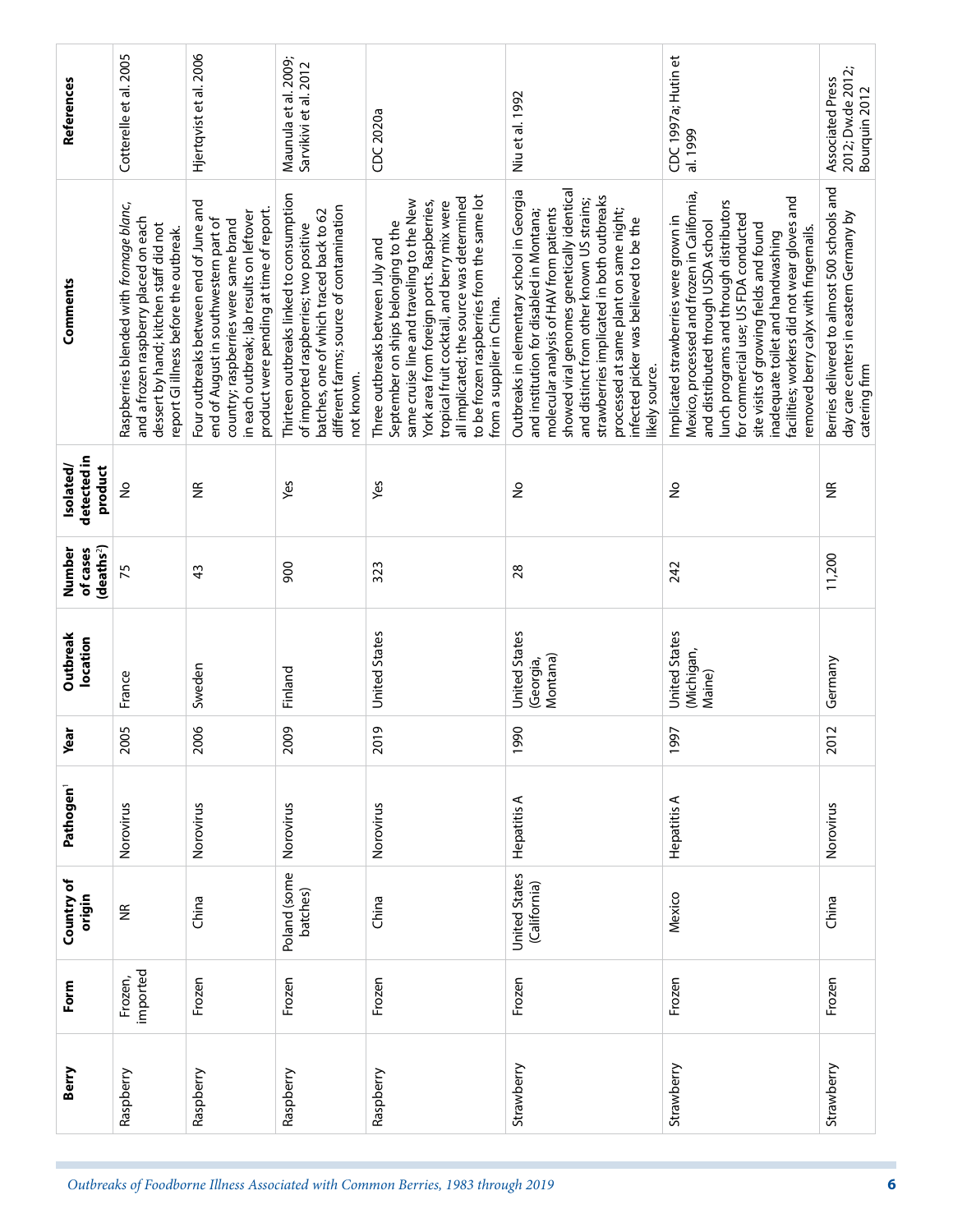| References                                   | CDC 2018                 | CDC 2018                         | CDC 2018                             | CDC 2018                          | CDC 2018                          | CDC 2018                              | Public Health 2011;<br>CDC 2018; Oregon<br>Terry 2011                                 | CDC 2018                           | CFIA 2012; Marler-<br>Rothschild 2012<br>Clark 2012                             | CDC 2018                                                | Marler-Clark 2012;<br>CDC 2013b                                                                                                | ECDC-EFSA 2013a                                                                                                                                                                         | ECDC-EFSA 2013b                                                                                             |
|----------------------------------------------|--------------------------|----------------------------------|--------------------------------------|-----------------------------------|-----------------------------------|---------------------------------------|---------------------------------------------------------------------------------------|------------------------------------|---------------------------------------------------------------------------------|---------------------------------------------------------|--------------------------------------------------------------------------------------------------------------------------------|-----------------------------------------------------------------------------------------------------------------------------------------------------------------------------------------|-------------------------------------------------------------------------------------------------------------|
| Comments                                     |                          |                                  |                                      | Consumed at wedding reception     | Consumed in private home          | Consumed with ice cream in restaurant | sampling in field, including deer droppings<br>Matching strain found by environmental | Consumed in private home           | Five of 8 cases recalled eating this product                                    | Consumed at workplace cafeteria and<br>banquet facility | banquet facility; outbreak occurred in same<br>Type of berry not described, consumed at<br>month (July) as California outbreak | as the most likely vehicle of the infection.<br>strawberries imported from North Africa<br>An additional 42 probable cases are also<br>Investigations showed that frozen<br>documented. | provinces of Trento and Bolzano. Hepatitis<br>All cases had traveled to northern Italy,<br>A subgenotype IB |
| detected in<br>Isolated/<br>product          | Yes                      | Yes                              | Yes                                  | $\widetilde{\Xi}$                 | $\widetilde{\Xi}$                 | $\widetilde{\Xi}$                     | £                                                                                     | Yes                                | $\widetilde{\Xi}$                                                               | $\widetilde{\Xi}$                                       | $\widetilde{\Xi}$                                                                                                              | $\frac{1}{2}$                                                                                                                                                                           | from case<br>patient's<br>package<br>Yes, in<br>home                                                        |
| (deaths <sup>2</sup> )<br>of cases<br>Number | 29                       | $\infty$                         | $\tilde{1}$                          | 40 (0)                            | 10(0)                             | 17(0)                                 | 15(2)                                                                                 | 2(0)                               | $\infty$                                                                        | 59(0)                                                   | $\frac{3(0)}{2}$                                                                                                               | $\mathcal{L}$                                                                                                                                                                           | $\overline{15}$                                                                                             |
| Outbreak<br>location                         | United States<br>(Texas) | (Massachusetts)<br>United States | <b>United States</b><br>(California) | <b>United States</b><br>(Georgia) | <b>United States</b><br>(Georgia) | <b>United States</b><br>(California)  | <b>United States</b><br>(Oregon)                                                      | <b>United States</b><br>(Colorado) | Canada (British<br>Columbia)                                                    | United States<br>(California)                           | <b>United States</b><br>(Tennessee)                                                                                            | Denmark,<br>Sweden<br>Finland,<br>Norway,                                                                                                                                               | Germany, the<br>Netherlands,<br>Poland                                                                      |
| Year                                         | 1998                     | 2000                             | 2003                                 | 2005                              | 2007                              | 2007                                  | 2011                                                                                  | 2013                               | 2012                                                                            | 2008                                                    | 2008                                                                                                                           | 2012-<br>2013                                                                                                                                                                           | 2013                                                                                                        |
| Pathogen <sup>1</sup>                        | Hepatitis A              | Hepatitis A                      | Salmonella<br>enterica               | Norovirus                         | Norovirus                         | Norovirus                             | E. coli O157:H7                                                                       | Hepatitis A                        | Hepatitis A                                                                     | C. cayetanensis                                         | C. cayetanensis                                                                                                                | Hepatitis A                                                                                                                                                                             | Hepatitis A                                                                                                 |
| Country of<br>origin                         | $\widetilde{\Xi}$        | $\widetilde{\Xi}$                | $\widetilde{\Xi}$                    | $\widetilde{\Xi}$                 | $\widetilde{\Xi}$                 | $\widetilde{\Xi}$                     | United States                                                                         | $\widetilde{\Xi}$                  | $\widetilde{\Xi}$                                                               | $\widetilde{\Xi}$                                       | $\widetilde{\Xi}$                                                                                                              | $\widetilde{\Xi}$                                                                                                                                                                       | $\widetilde{\Xi}$                                                                                           |
| Form                                         | $\widetilde{\Xi}$        | $\widetilde{\Xi}$                | $\widetilde{\Xi}$                    | $\widetilde{\Xi}$                 | $\widetilde{\Xi}$                 | Fresh                                 | Fresh                                                                                 | $\widetilde{\Xi}$                  | Frozen                                                                          | $\widetilde{\Xi}$                                       | $\widetilde{\Xi}$                                                                                                              | Frozen                                                                                                                                                                                  | Frozen                                                                                                      |
| Berry                                        | Strawberry               | Strawberry                       | Strawberry                           | Strawberry                        | Strawberry                        | Strawberry                            | Strawberry                                                                            | Strawberry                         | (pomegranate<br>Berry mixture<br>strawberry,<br>blueberry,<br>cherry)<br>seeds, | Berries, mixed                                          | <b>Berries</b>                                                                                                                 | <b>Berries</b>                                                                                                                                                                          | Berries, mixed                                                                                              |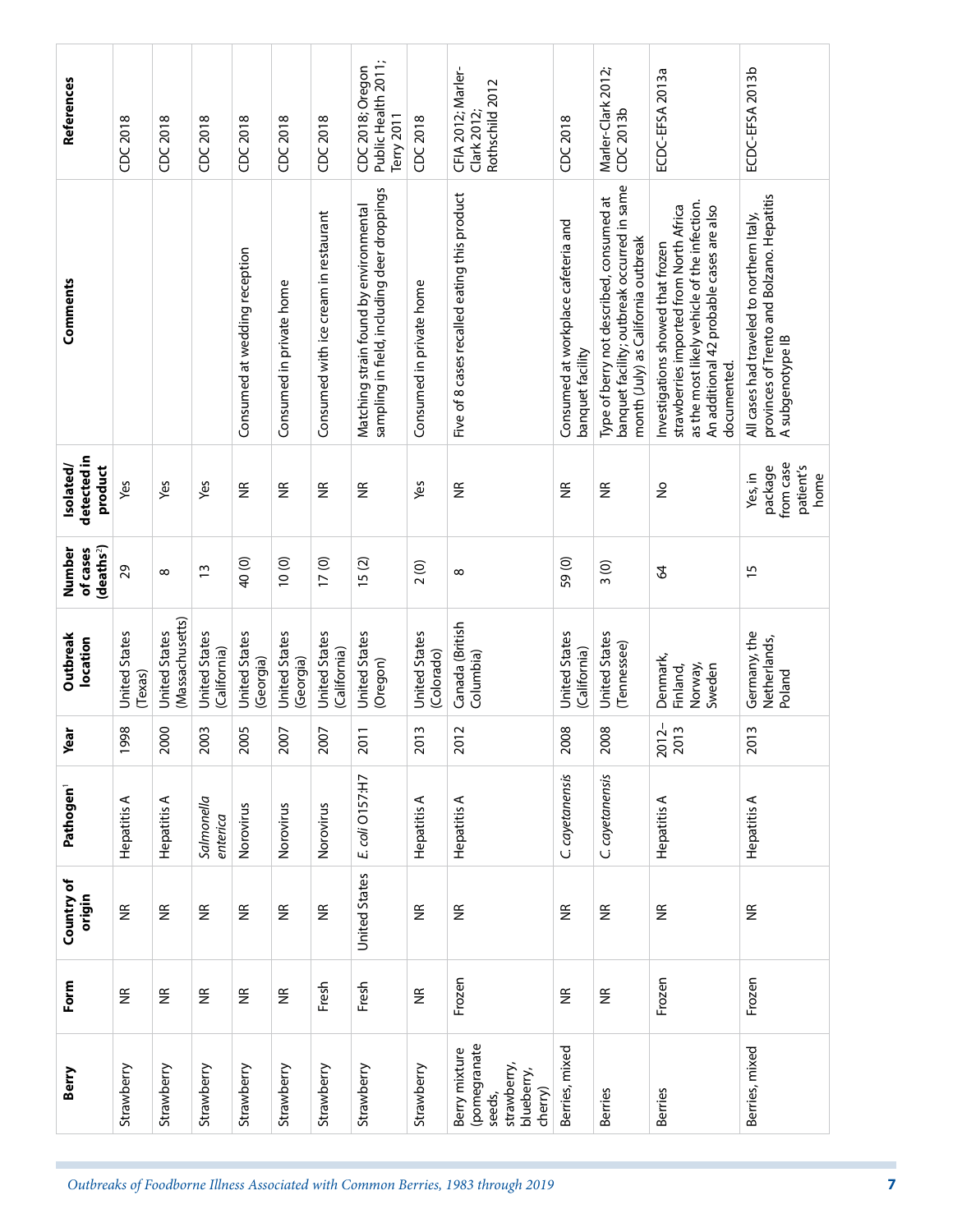| Berry                                                                                                                                       | Form               | Country of<br>origin                                                                              | Pathogen <sup>1</sup> | Year | Outbreak<br>location                                                                                                                       | Number<br>(deaths <sup>2</sup> ]<br>of cases | detected in<br>Isolated/<br>product | Comments                                                                                                                                                                                                          | References                                                                      |
|---------------------------------------------------------------------------------------------------------------------------------------------|--------------------|---------------------------------------------------------------------------------------------------|-----------------------|------|--------------------------------------------------------------------------------------------------------------------------------------------|----------------------------------------------|-------------------------------------|-------------------------------------------------------------------------------------------------------------------------------------------------------------------------------------------------------------------|---------------------------------------------------------------------------------|
| Berries, mixed<br>pomegranate<br>(contained<br>seeds)                                                                                       | Frozen             | pomegranate<br>United States,<br>Berries from<br>seeds from<br>Argentina;<br>Chile, and<br>Turkey | <b>Hepatitis A</b>    | 2013 | Colorado, New<br>United States<br>Mexico, and<br>California,<br>(Arizona,<br>Nevada)                                                       | $\overline{30}$                              | ongoing<br>Testing                  | Europe (2012-2013). Genotype reported to<br>Genotype 1B. Same genotype as outbreak<br>be rare in the United States, but circulates<br>in British Columbia (2012) and northern<br>in Middle East and North Africa. | Environment 2013;<br>Public Health and<br>Department of<br>CDC 2013<br>Colorado |
| Raspberry and<br>blackberry                                                                                                                 | $\widetilde{\Xi}$  | $\widetilde{\Xi}$                                                                                 | C. cayetanesis        | 1999 | <b>United States</b><br>(Florida)                                                                                                          | 34                                           | yes                                 | Consumed at a restaurant                                                                                                                                                                                          | CDC 2018                                                                        |
| Raspberry and<br>blackberry                                                                                                                 | $\widetilde{\Xi}$  | $\widetilde{\Xi}$                                                                                 | C. cayetanesis        | 2000 | <b>United States</b><br>(Georgia)                                                                                                          | (0)                                          | yes                                 | Consumed at a restaurant                                                                                                                                                                                          | CDC 2018                                                                        |
| Raspberry and<br>blackberry                                                                                                                 | $\frac{\alpha}{2}$ | $\widetilde{\Xi}$                                                                                 | C. cayetanensis       | 2009 | (Connecticut)<br><b>United States</b>                                                                                                      | $\frac{8}{10}$                               | yes                                 | Consumed in private home                                                                                                                                                                                          | CDC 2018                                                                        |
| and blueberry<br>Strawberry                                                                                                                 | $\widetilde{\Xi}$  | $\frac{\alpha}{2}$                                                                                | E. coli O26           | 2006 | (Massachusetts)<br><b>United States</b>                                                                                                    | 5(0)                                         | $\widetilde{\Xi}$                   |                                                                                                                                                                                                                   | 2010, CDC 2018<br>Luna and Mody                                                 |
| <sup>1</sup> Pathogen abbreviated as C. denotes Cyclospora.<br><sup>4</sup> PCR, polymerase chain reaction<br><sup>3</sup> NR, not reported |                    |                                                                                                   |                       |      | $^2$ Deaths are shown in parentheses (x) only if reported by literature sources. If no (x) appears, no information on deaths was reported. |                                              |                                     |                                                                                                                                                                                                                   |                                                                                 |